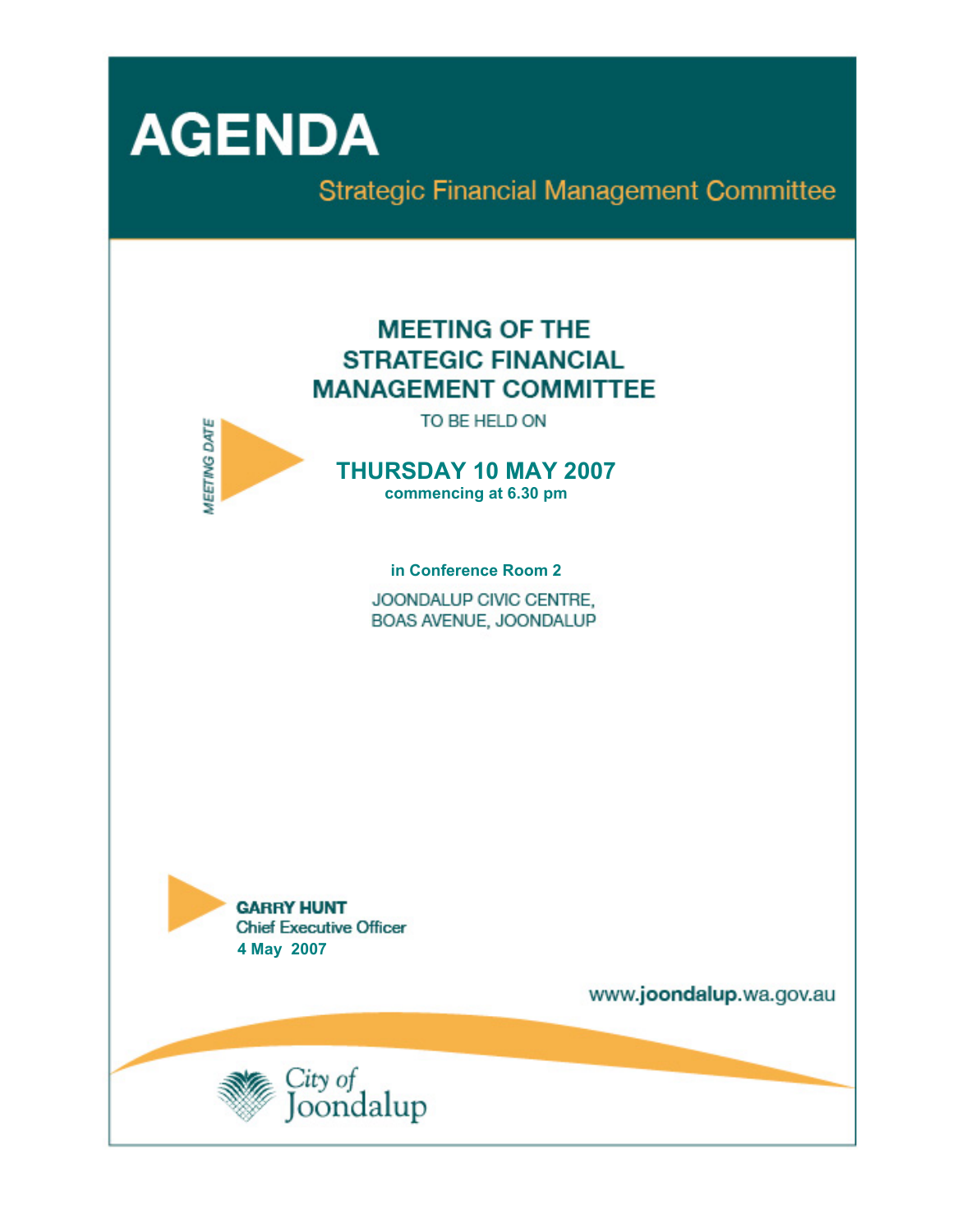## **CITY OF JOONDALUP**

Notice is hereby given that a meeting of the **STRATEGIC FINANCIAL MANAGEMENT COMMITTEE** will be held in Conference Room 2, Joondalup Civic Centre, Boas Avenue, Joondalup on **THURSDAY 10 MAY 2007** commencing at **6.30 pm.** 

GARRY HUNT Chief Executive Officer  $\Box$  Joondalup Joondalup 4 May 2007 Western Australia

### **AGENDA**

#### *Committee Members*

*Mayor Troy Pickard Cr Tom McLean Cr Steve Magyar Cr Brian Corr Cr Geoff Amphlett* 

*Cr Michele John - Presiding Person Cr Russel Fishwick - Deputy Presiding Person* 

#### *Terms of Reference*

- *1 Promote and advocate sound financial management within the City and provide advice to the Council on strategic financial management issues;*
- 2 *In particular advise Council on:* 
	- *(a) How funding can be achieved for any major capital works project before the Council makes a commitment to a project;*
	- *(b) Levels of service delivery determine:* 
		- *(i) which services to be provided;*
		- *(ii) Standards of service. Such standard will be determined with reference to:* 
			- ¾ *best industry practice standards where applicable;*
			- ¾ *internally agreed standards which will be determined with reference to local community expectations;*
		- *(c) Preparation of the Plan for the Future with high priority being given to ensure that the Plan is achievable in the long term;*
	- *(d) Alignment of the Plan for the Future to the Council's Strategic Plan;*
	- *(e) Consideration of public submissions to the Plan for the Future;*
	- *(f) Final acceptance of the Plan for the Future;*
- 3 *Policy development and review of policies with financial implications for the City.*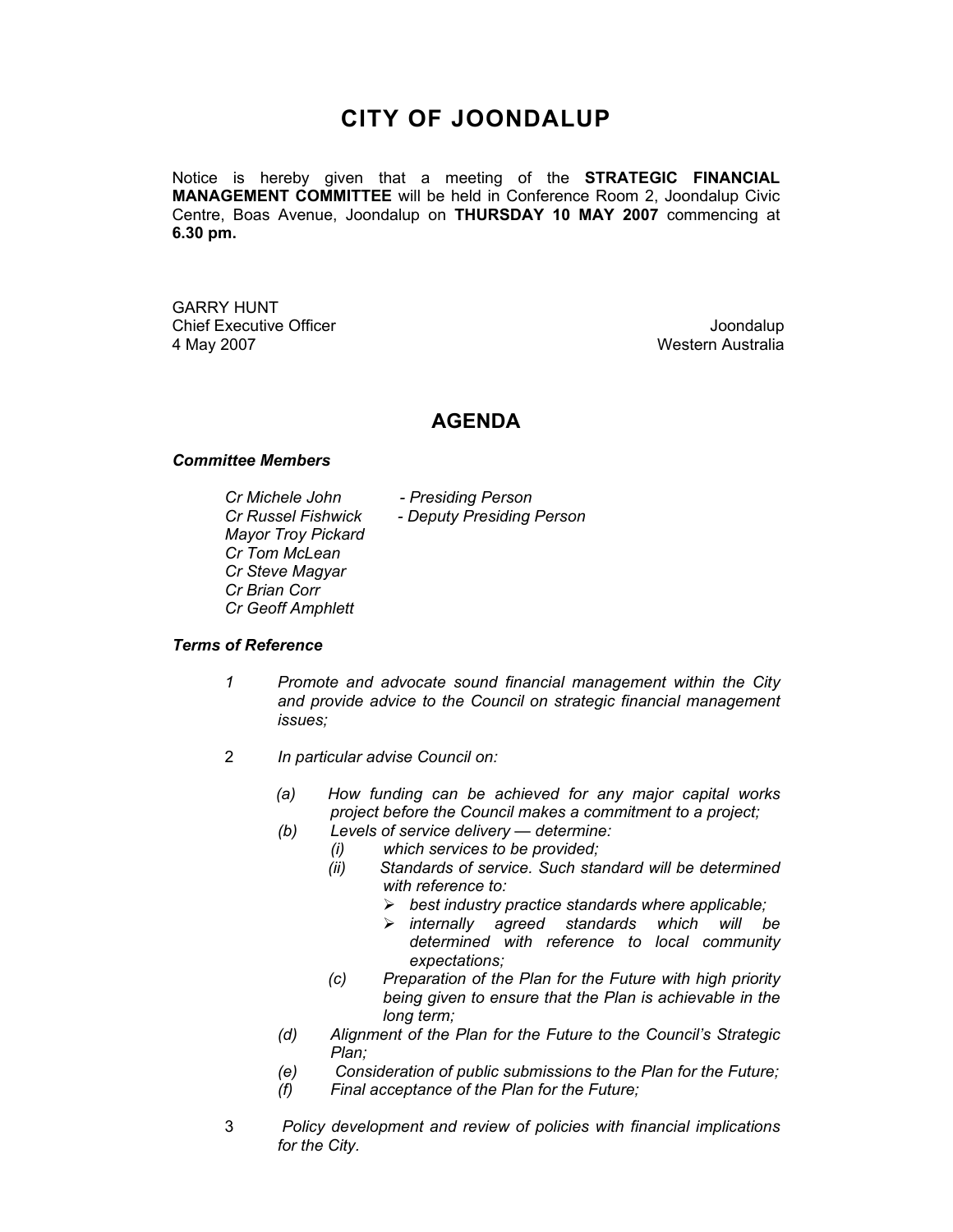#### **DECLARATION OF OPENING**

#### **APOLOGIES/LEAVE OF ABSENCE**

#### **CONFIRMATION OF MINUTES**

MINUTES OF THE STRATEGIC FINANCIAL MANAGEMENT COMMITTEE HELD 18 APRIL 2007

#### **RECOMMENDATION**

**That the minutes of the meeting of the Strategic Financial Management Committee held on 18 April 2007 be confirmed as a true and correct record.** 

**ANNOUNCEMENTS BY THE PRESIDING PERSON WITHOUT DISCUSSION** 

#### **DECLARATIONS OF INTEREST**

**IDENTIFICATION OF MATTERS FOR WHICH THE MEETING MAY SIT BEHIND CLOSED DOORS** 

**PETITIONS AND DEPUTATIONS** 

**REPORTS** 

**Item 1 Workshop Alternative Revenue Streams Page 3** 

**MOTIONS OF WHICH PREVIOUS NOTICE HAS BEEN GIVEN** 

**REQUESTS FOR REPORTS FOR FUTURE CONSIDERATION** 

**CLOSURE**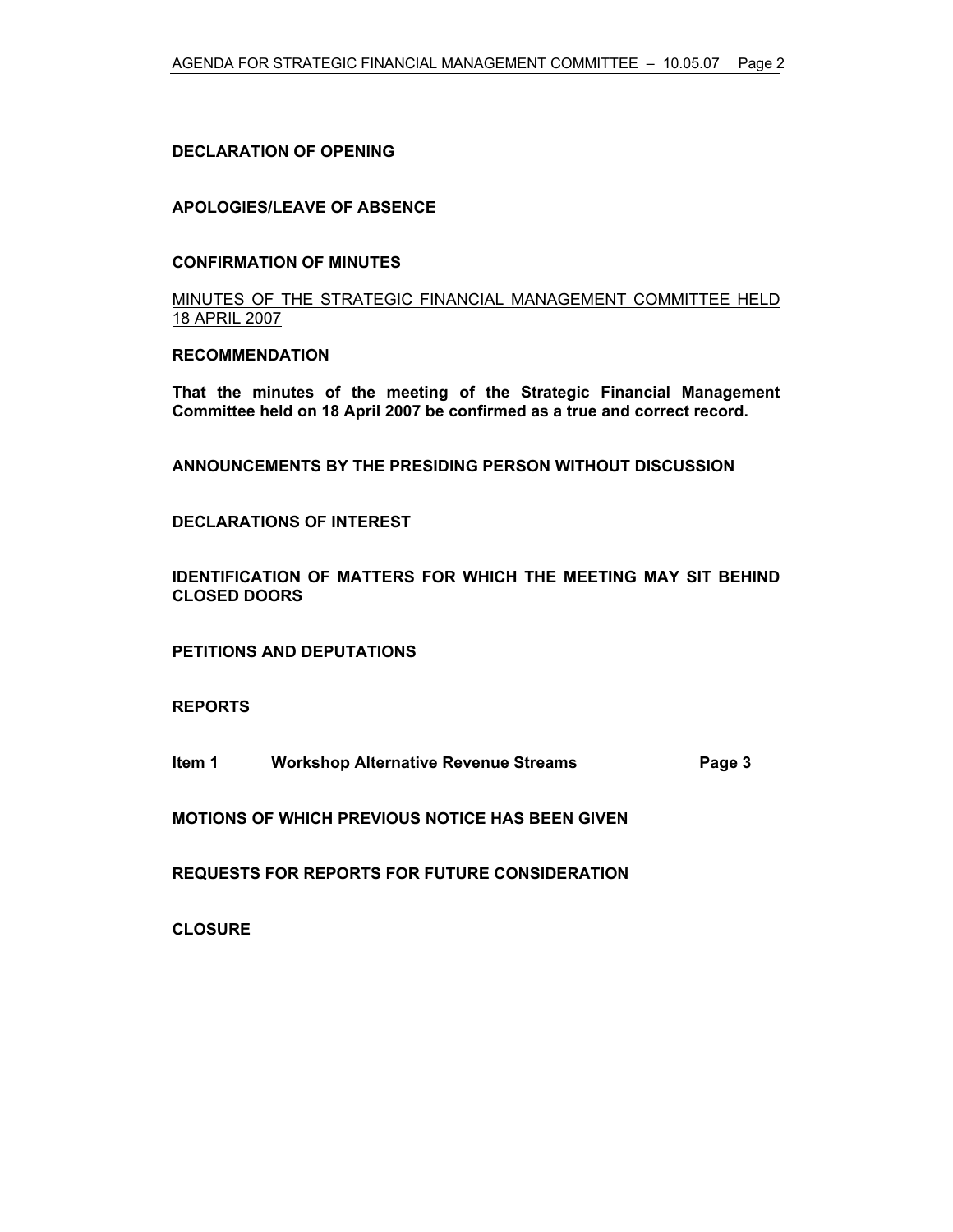## **ITEM 1 WORKSHOP ALTERNATIVE REVENUE STREAMS – [51567, 03089]**

**WARD:** All

**RESPONSIBLE** Mr Mike Tidy **DIRECTOR:** Corporate Services

#### **PURPOSE**

The purpose of this report is for the committee to workshop alternative revenue streams that the City may be able to tap into.

#### **EXECUTIVE SUMMARY**

The Strategic Financial Management Committee at its meeting on 18 April 2007 resolved to work through a number of financial issues that had been previously identified for consideration by the Committee. The first of these is alternative revenue streams.

*It is recommended that the outcomes of the workshop of alternative revenue streams be NOTED.*

#### **BACKGROUND**

At its meeting of 4 July 2006 the Strategic Financial Management Committee carried the following motion:

*"That it be recommended that Council requests a further report be submitted to the next meeting of the Strategic Financial Management Committee on:* 

- *1 options and potential role of the City in the development of the Joondalup Central Business District;*
- *2 a framework and work plan for:* 
	- *Alternative Revenue Streams;*
	- *Asset Management;*
	- *Portfolio;*
	- *Expenditure;*
	- *Strategic Financial Management Plan (Plan for the Future)."*

A report was considered at the Committee's meeting of 12 September 2006 but deferred and reconsidered at its meeting of 18 April 2007.

It was felt that the best approach was for the Committee to workshop the issues rather than just receive reports for discussion. Alternative revenue streams was nominated as the first issue to be workshopped.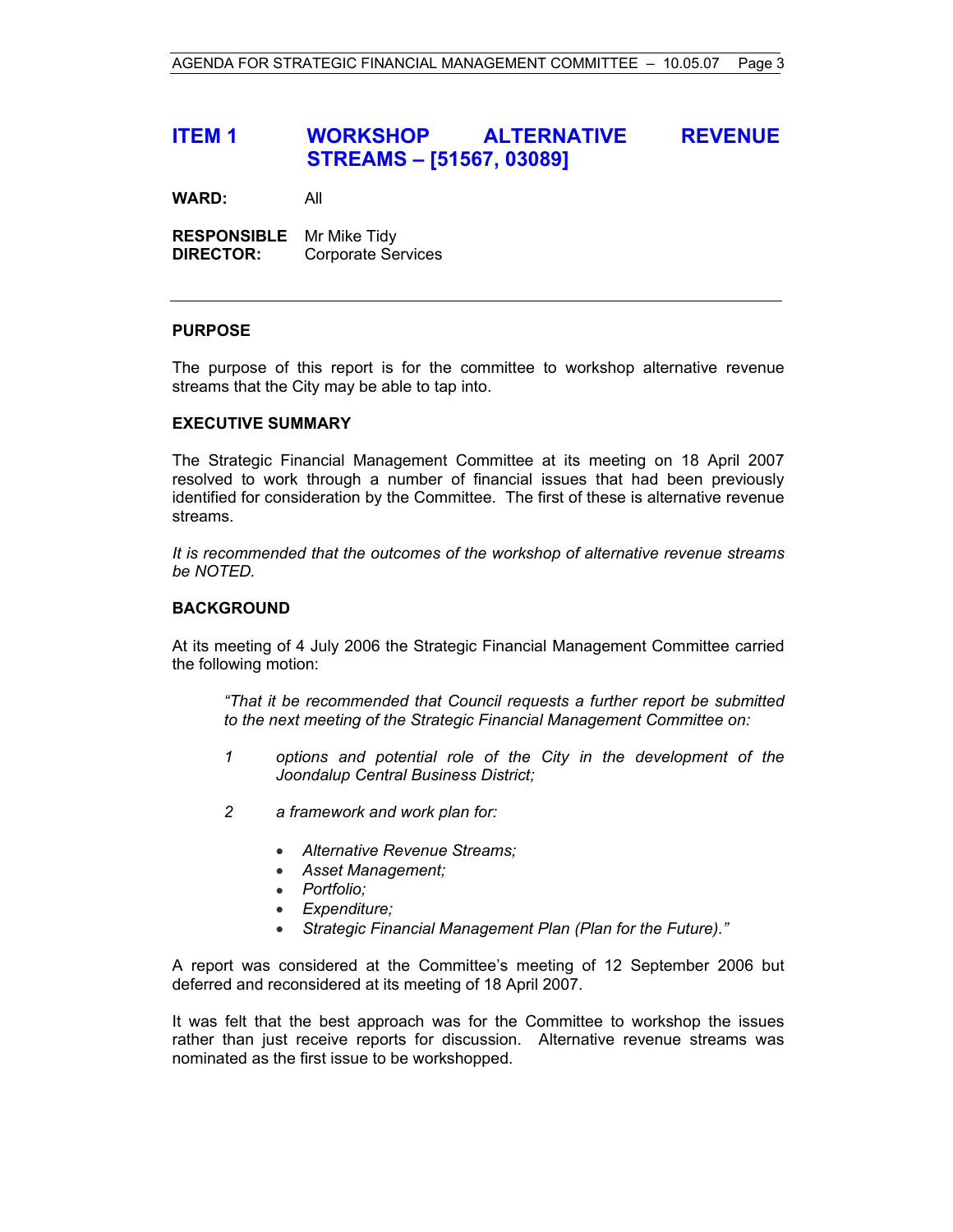#### **DETAILS**

#### **Issues and options considered:**

Alternative revenue streams will be workshopped at the meeting.

#### **Link to Strategic Plan:**

Key Focus Area 3 - City Development 3.1

The City of Joondalup has well maintained assets and built environment.

Key Focus Area 4 - Organisational Development 4.1

The City of Joondalup is a sustainable and accountable business.

#### **Legislation – Statutory Provisions:**

Not Applicable.

#### **Risk Management considerations:**

Not applicable

#### **Financial/Budget Implications:**

Not applicable

#### **Policy implications:**

Not Applicable.

#### **Regional Significance:**

Not Applicable.

#### **Sustainability implications:**

Financial sustainability is absolutely critical to the future growth and development of the City of Joondalup. Alternative revenue streams will enhance the long-term financial sustainability of the City.

#### **Consultation:**

Not Applicable.

#### **COMMENT**

Attached is some statistical information in relation to the City's current sources of revenue to help set the scene for the workshop. The numbers are based on the current 2006/07 financial year revised budget. In terms of any unusual items or whether they represent a typical year the most volatile area is in relation to grants which apart from the Grants Commission General Purpose grant can vary significantly from one year to the next. As the grants are invariably tied to expenditure however regardless of the quantum they do not represent a net cash flow. The only other area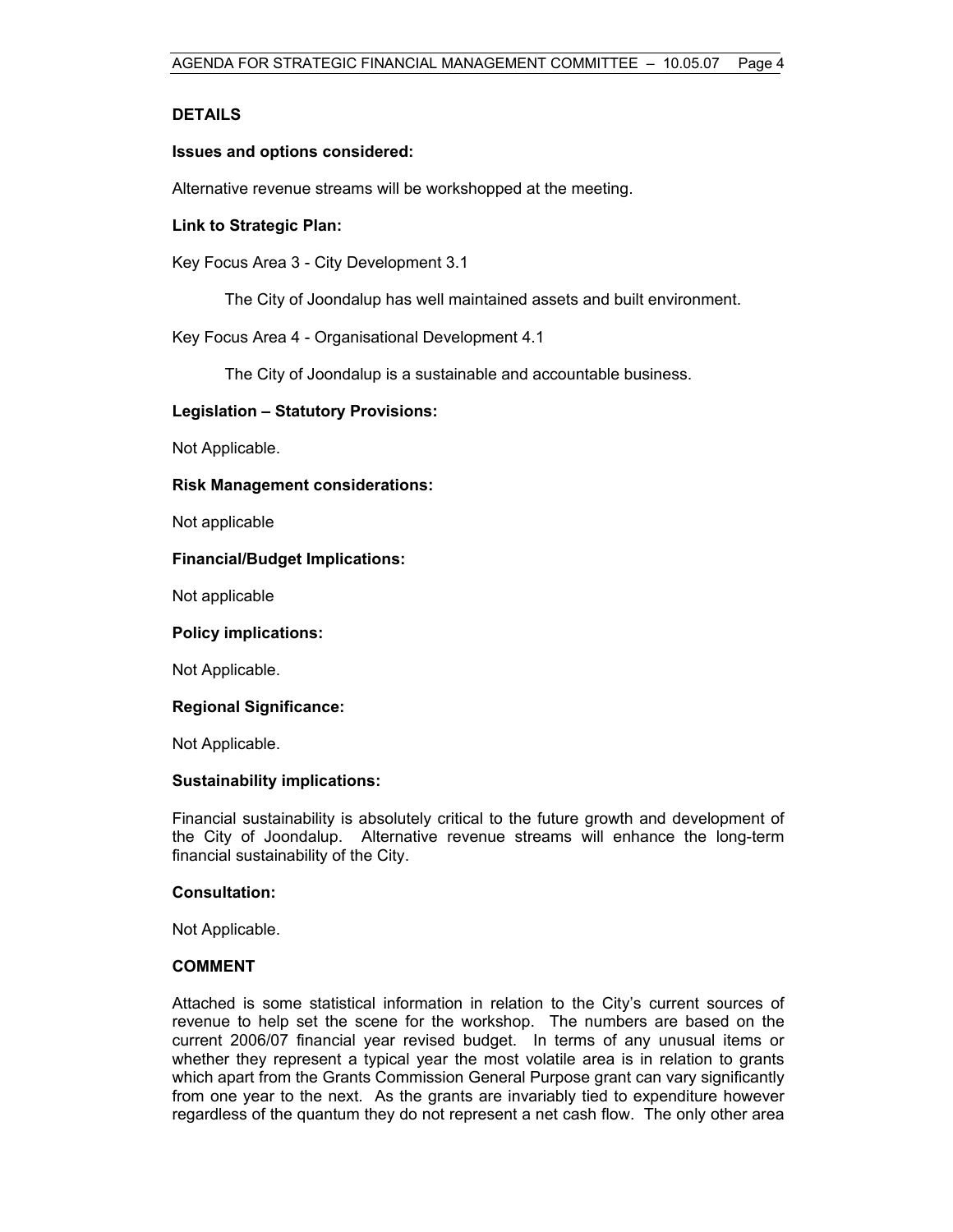to be mentioned is in relation to income streams from the Craigie Leisure Centre. It returned to full operation in 2006/07 but it is felt that there is still some room for growth. Again however this is not a generator of significant net cash flow.

For further thought some issues currently being dealt with that have potential for generating revenue streams include:

- Paid parking in the Joondalup CBD proposals are currently being worked on, requires large short term investment but has significant medium to long term revenue generation potential.
- Intensifying the commercial development of the CBD which:
	- $\circ$  Could provide rate growth, and
	- o The City could participate in as a property owner and potential developer.
- Ocean Reef marina development has potential for rate growth and for revenue generation from the City's land holdings but is a long-term project.

#### **ATTACHMENTS**

Attachment 1 Statistical Information re Revenue

#### **VOTING REQUIREMENTS**

Simple Majority

**RECOMMENDATION** 

**That the outcomes of the workshop of alternative revenue streams be NOTED.** 

Appendix 1 refers.